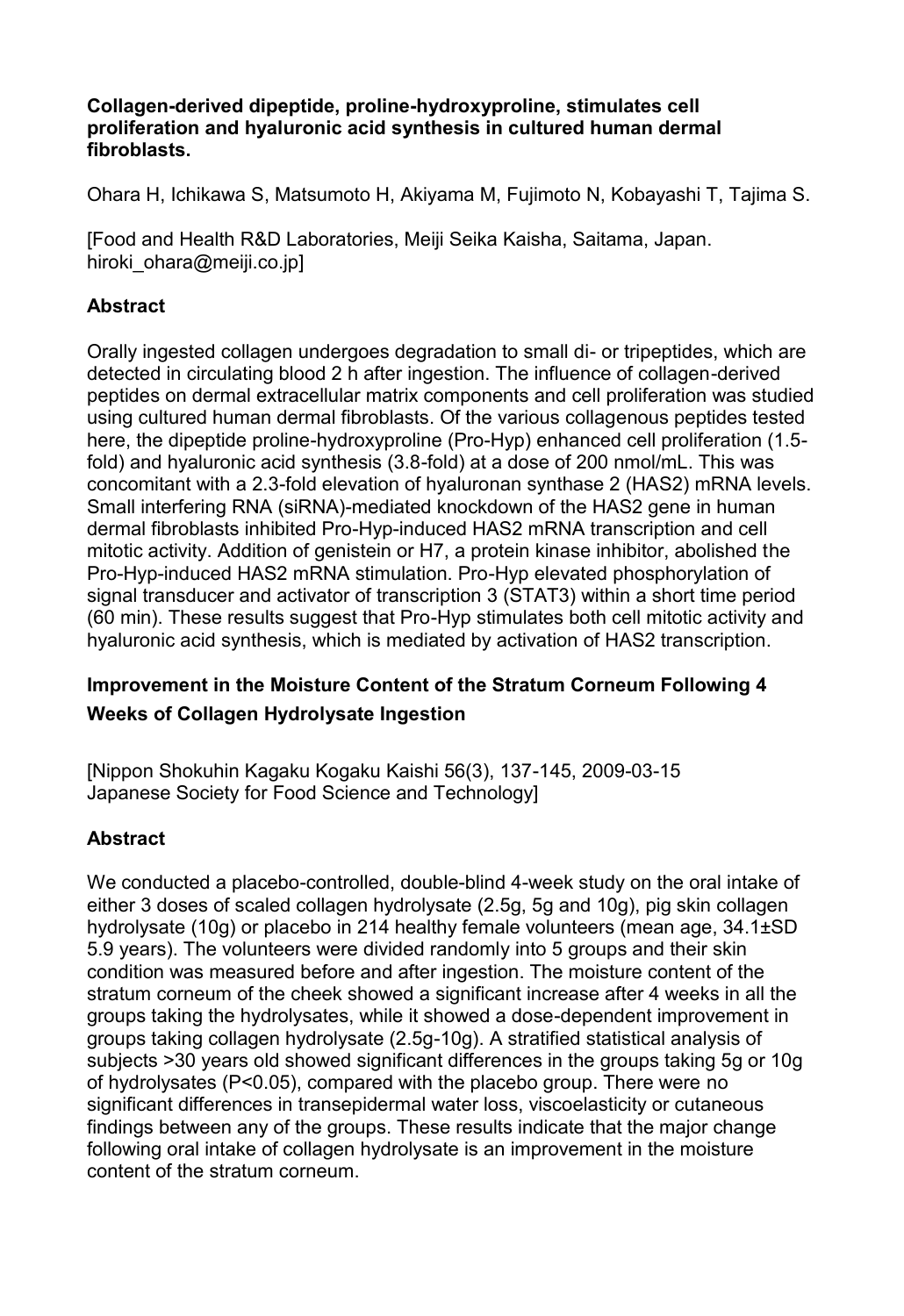Rolefcollagendrolys antheoneandoint disease

M[oskowitz](http://www.ncbi.nlm.nih.gov/pubmed?term=%22Moskowitz%20RW%22%5BAuthor%5D) RW

 $IC$  ase Western Reserve iU insivoen soi fy RhDeDui snead see Ushiversity Hospitals of Cleveland, OH, USA.

Abstract

Objectives: To review the currend istatus rolysate in treatment of osteoarthritism of the current of the controllation of  $\alpha$ and osteoporosis.

Methods: Review of past and current literated hydren hed by time of the band sand assessment of clinical investigations of therapeutic trials i osteoporosis.

Results:

Hydrolyzed gelatin products have long beaelns uasnedd for o obst; arma these products are generally recognized as safe food produ agencies. Pharm-ace do eochd regard rolys  $R$ t $E$ H) is obtained by hydrolysis of pharmaceutical gelatin. Clinical studies sugg g PB daily reduces pain in patients with osteoarthritis of the concentration of hydroxyproline is increased. Clinical use adverse effects, mainly gastrointestinal, characterized by f taste. almulticenter, randomized, doublehet brinded pot has been formed as the solution of the sense of  $\alpha$ clinics in the United States, United Kingdom, and Germany statistically significant differences for the total study grou meapain score for pain. There was, however, a significant PCH over placebo in German sites. In addition, increased  $\epsilon$ compared to placebo was observed in the overall study pop with more semptoms atology at study onset. Preferential accu labeled gelyadiolysate artilage as compared with administrati labeled proline has been reported. This preferential uptake PCH may have a sacutany cafitilage metabolism. Give to the im collagion bonetructure, the effect or entered the onism in osteoporotic persons has been evaluated. Studies of the effects of calcitoning collagheyndroly state diet gtg e sted that calcitonin plus PCH had a in inhibbiting ollagen eakdown than calcitonin alone, as charad in levels of urinary pyridriksline traspeared to have an additional and an additional effections. Put in the e relative to use of a adoption

## Conclusions:

Collage hydrolys at ef interest as a therapeutic agent of potential utility in the interest as a therapeutic agent of potential treatment of osteoarthritis and osteoporosis. Its high level as an agent ftoerrm onge in these chrosnic disorde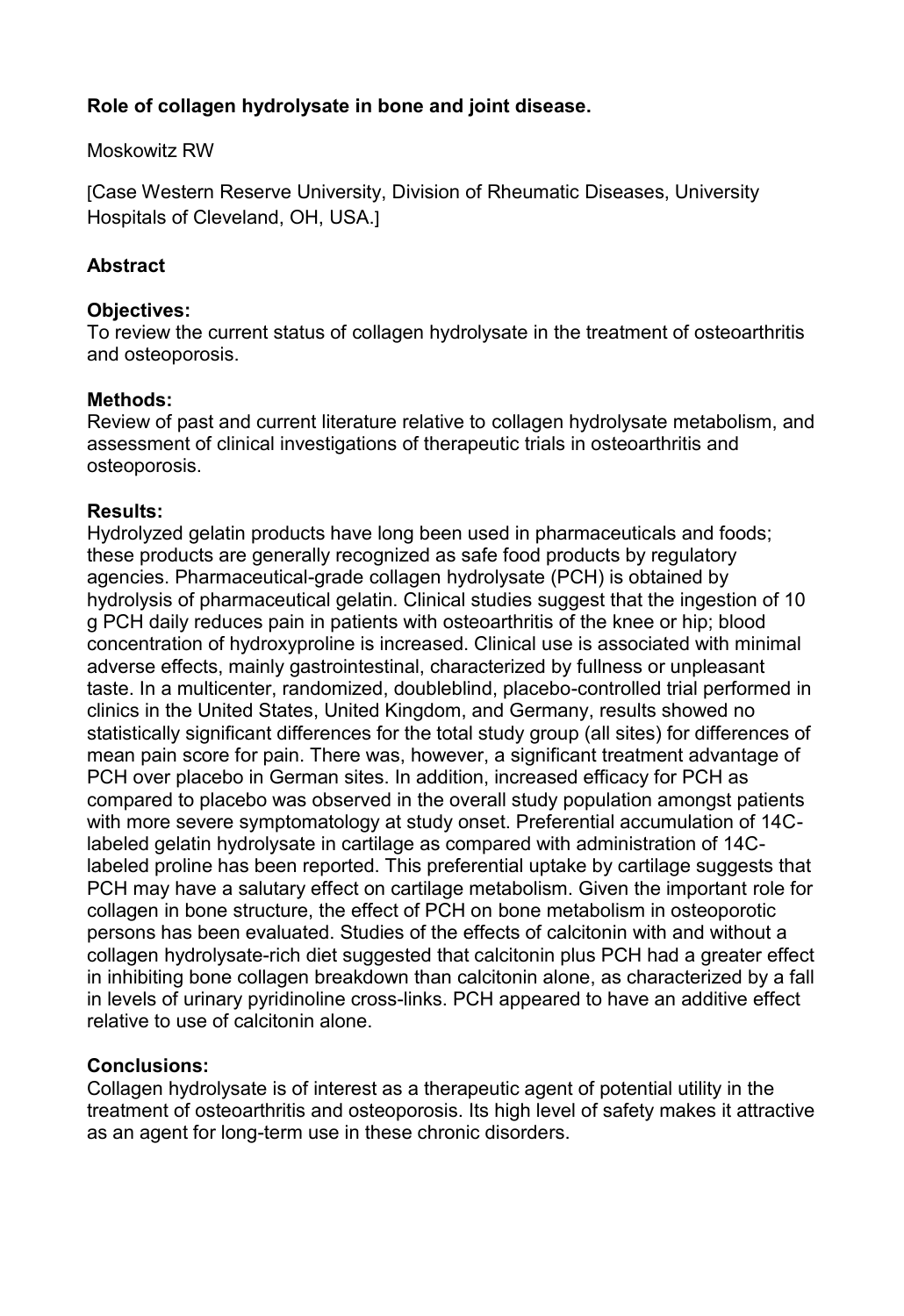Nutraceutias at lise rapeutique ntissos teoarth.riThis exploitique os am, ine  $chondroitin$  sulfandellagendrolysate.

Deal *G*ML [oskowitz](http://www.ncbi.nlm.nih.gov/pubmed?term=%22Moskowitz%20RW%22%5BAuthor%5D) RW

[Division of Rheumatology, Case Western Reserve Universit University Hospitals, Cleveland, Ohio, USA.

## Abstract

There are a sufficient n-tument bone is toufdished and the term these use agents in q efficacy equal to that seen in the symptomatic treatment of recent meentaalyses by McAlindon and colleagues and Towheed clinical trojolular or grading the ndrointin he treatment of  $\alpha$  for the  $\overline{\alpha}$  in the  $\overline{\alpha}$ study by McAlindown akhedrscoincluded-ballinddo pulbal-ce ob brolled trials of greater than 4 weeks' duration, tegting or an anolimper parenteral chondrofictin treatmost nhip or o  $k$  he e cearth  $\overline{m}$  hilds teen trials (six with  $g$ lucosamisneeven whith droitmine teligibility criteria. The authors pain score or the Lequesne index in the index joint as the and considered the tive ailf poprovement in the treatment group or greater than 25% compared with the placebo group, and .05). All 13 studies reviewed were classified as positive, d compared with place  $\beta\$ .  $D3925$   $g9 \mu$   $d$   $o$   $s$  am  $i$   $40e$ .  $2\%$  [S.D. 6.4] for chondroitin e authors concluded that cliniagents shad we confine set substantial benefit in thos the eath the unitiporfovided insufficient information about study destigt to and towher dive evaluation. and colleagues reviewed nine randomized dcocsoantsmiunled anitube trials osteoarth dintiseven of the randomized controlled trials, in w glucosamwinte placepulacosamwina salways superior. In two random controlled trials glumcposaming on ebuprogflouncosamwines superior in one and equivalent in one. Methodologic problems, includir case definition of rthamidistack of stangoluat modulared assessment led authors to conclude that further studies are needed to dete administration is important tahmed awple entificees it e specific. A analysi $\boldsymbol{\mathsf{s}}$ hoofndroitin  $\boldsymbol{\mathsf{s}}$ ruidate has also been $\boldsymbol{\mathsf{O}}$ published.  $\boldsymbol{\mathsf{a}}$  published.  $\boldsymbol{\mathsf{a}}$ trials, 4 randomizeeldind dopulcal ee bo ocroMa SrAoll Ded trials with 227 patients of the Care of Na onchondroitin werfeate entered into the analysis. All four studi chondroitin tsoulbfeat superior to placebo, with nee isnedecect, two is Lue-aqlu analog scale for pain and medication consumption. Signific were seen in those treated from day 60 to the study endpoints Pooled data demonstrated at least 50% improveimethtein the chondrodirtented group. Discrepancies in some of the study f literature may relate to the compossituipoplement dubstessch.u Sirtiutionis al in the United States have revealed that a numbecronfapinepar certain do $\mathfrak{g}$ elus coofsamoing bondroitin  $\mathbf k$ alvfeat $\mathfrak{so}$  gnificantly less (or of the dosages described. Accordingly, it is essential that the sægenusse preparations that are carefully defined in man amounts generally admignliusetersend and  $\mathbf{g}$  mg channed roitin , sulfate 1200 mg, daily. Alluthos aminianse been described as effective wh alone, it is probably reasonable to use the combination per averaget cissapproximately \$30 to \$45 per month. In the inte